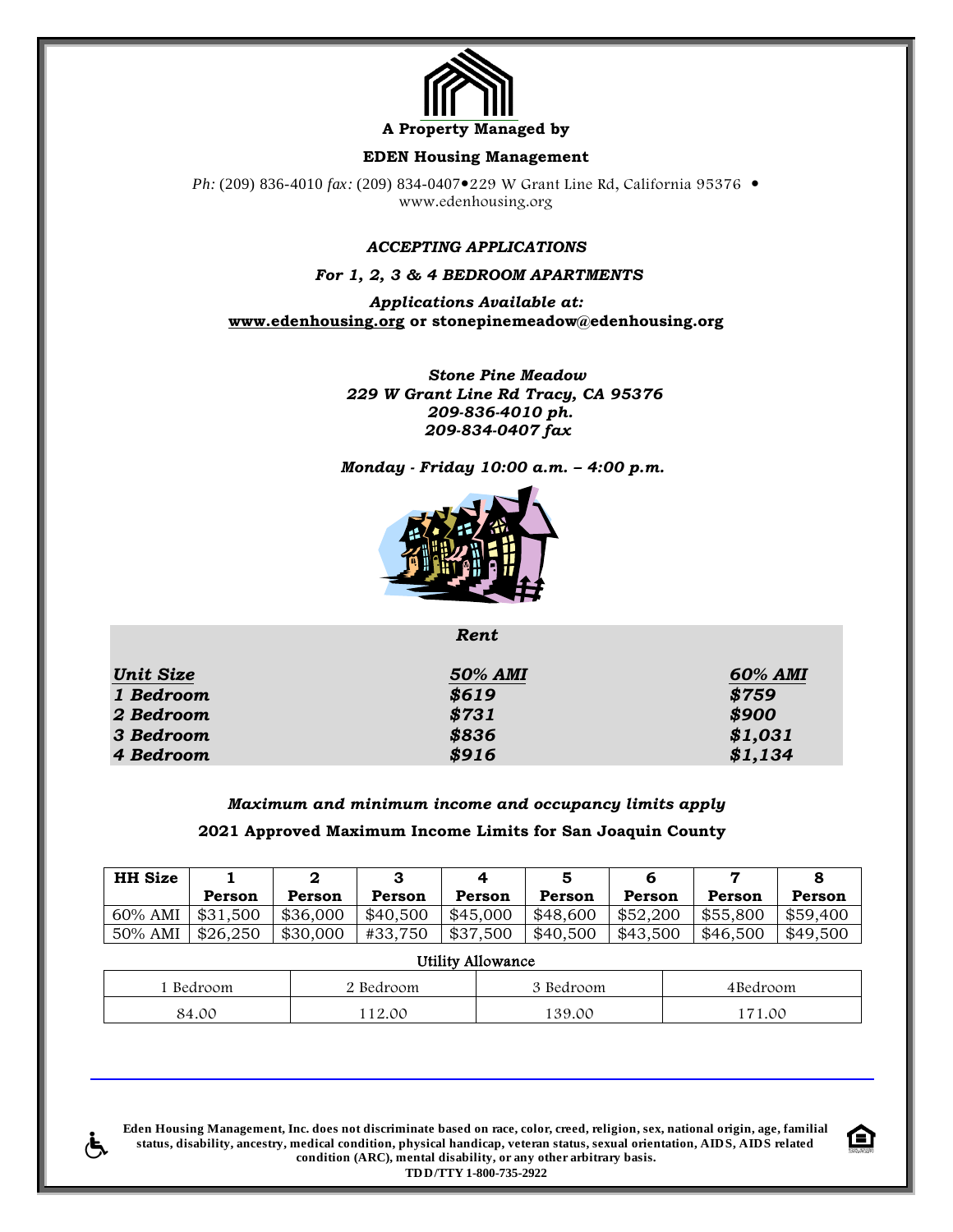

### **EDEN Housing Management**

*Ph:* (209) 836-4010 *fax:* (209) 834-0407 • 229 W Grant Line Rd, California 95376 • www.edenhousing.org

# AN AFFORDABLE HOUSING PROPERTY MANAGEMENT ORGANIZATION EDEN HOUSING MANAGEMENT, INC. Resident Selection Policy

All applicants for housing will be screened according to the criteria set forth in this Resident Selection Policy. Management will hire a contractor to run a credit check and criminal background check and register sex offender report on all applicants and it will check court records for evictions or judgments against the applicant. The purpose of these checks is to obtain information on the applicant's past history of meeting financial obligations and future ability to make timely rent payments and to determine if the applicant has a criminal history which makes him/her unacceptable to live at an Eden Housing Property. The Resident Selection Policy is established to comply with the Federal and State Laws and/or Eden Housing Management, Inc Policy.

#### **The following information will render the application unacceptable:**

- Household annual income must not exceed the program income limits of the property the household is applying for;
- *In accordance with the following guideline, the household composition must be appropriate for the apartment size in which the household is applying:*

| Bedroom Size | <b>Minimum Persons</b> | <b>Maximum Persons</b> |
|--------------|------------------------|------------------------|
|              |                        |                        |
| 1 – Bedroom  |                        |                        |
| 2 – Bedroom  |                        |                        |
| 3 – Bedroom  |                        |                        |
| – Bedroom    |                        |                        |

- *Program eligibility determines whether applicants are eligible to reside in the specific property to which they have applied;*
- *Past performance in meeting financial obligations, especially rent paying: An applicant receives monthly income less than the amount equal to two and one-half times the rent of the apartment he/she is interested in renting. (While some exclusions apply, this does not apply to HUD/ or HA Vouchers Subsidized Properties);*
- *Current and prior landlords will be contacted to determine rent paying history, disturbance of neighbors, destruction of property or housekeeping habits which would pose a threat to other residents.*
- *A negative landlord reference from a former landlord;*
- Unlawful detainers (Evictions);
- Unpaid judgments, collections, and liens exceeding \$5,000 excluding student loans and medical bills;
- Bankruptcies filed within the last twelve months;
- Repossessions within the past two years, excluding voluntary repossessions;
- Unpaid utility bills (Electric, Gas, Water/Sewer and Garbage);
- Unpaid balance due a prior landlord;

**Eden Housing Management, Inc. does not discriminate based on race, color, creed, religion, sex, national origin, age, familial status, disability, ancestry, medical condition, physical handicap, veteran status, sexual orientation, AIDS, AIDS related condition (ARC), mental disability, or any other arbitrary basis.**

**TDD/TTY 1-800-735-2922**